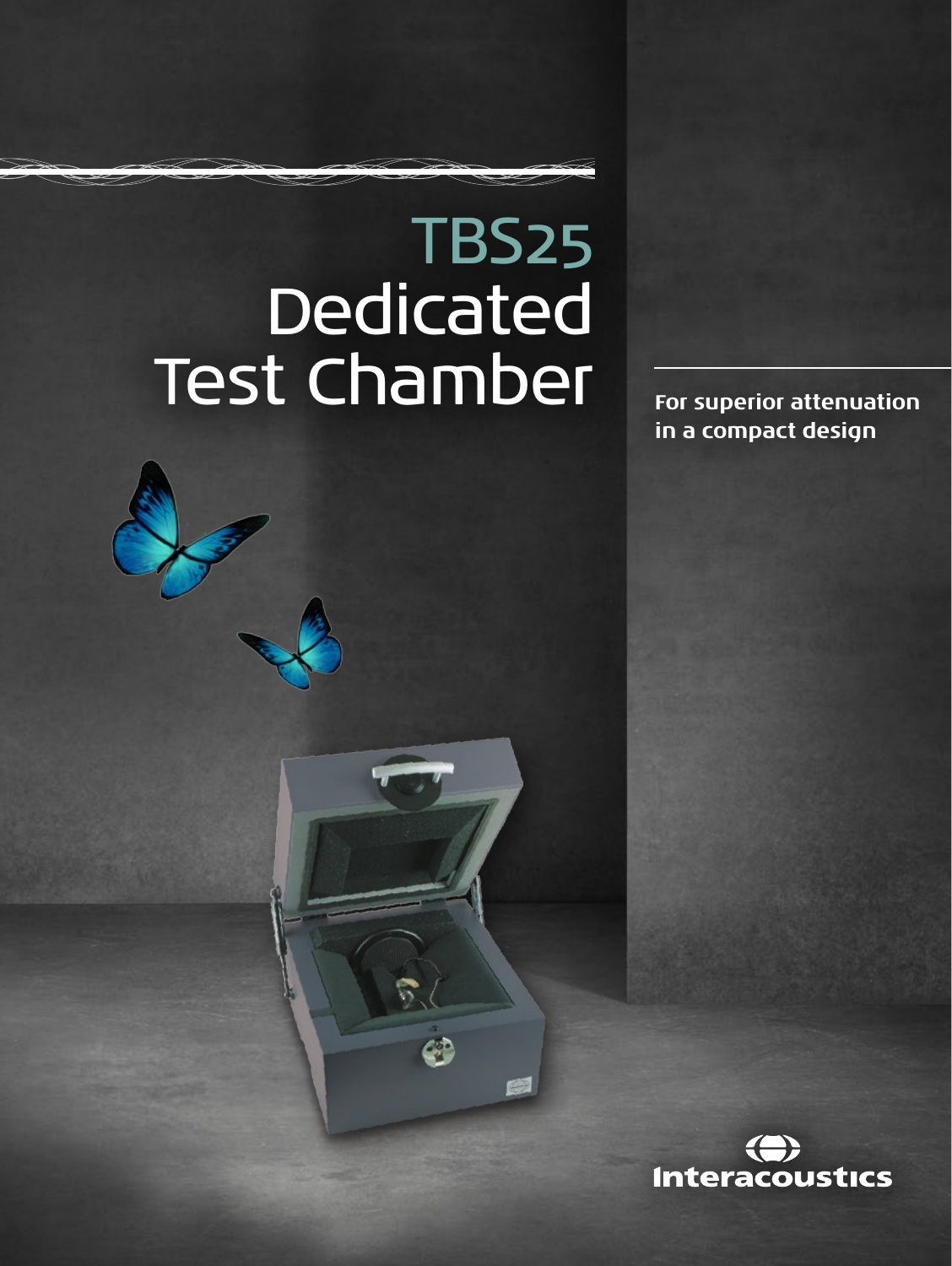# Dedicated Test Chamber

**Can be used with: • Affinity2.0 • Equinox2.0**

## **For superior attenuation in a compact design**

#### **The ultimate test chamber**

TBS25 is a dedicated test chamber with exceptional performance and signal reproduction. It offers a compact solution in situations where maximum attenuation is critical and space considerations are relevant. It can be used with the Equinox and Affinity platforms for hearing aid testing and with a variety of proprietary and non standard equipment.

#### **Very high noise rejection**

Low frequency noise is prevalent and a problem in many buildings. It originates from sources such as distant traffic, doors, air-conditioning and machines. It travels relatively unrestricted through walls and floors and can be a significant problem when testing hearing aids. Low frequency noise rejection has traditionally been achieved with large sand filled test chambers. However, new materials and construction techniques have enabled the TBS25 to outperform these larger chambers by between 25dB and 40dB at low frequencies. High frequency noise rejection remains equal to that of the best traditional test chambers.



*Typical noise attennuation when subjected to a diffuse noise field. Performance may differ in actual installation.*

#### **Non-linear hearing aids**

Non-linear circuits are sensitive to ambient noise and can trigger performance changes not related to the input signal. Automatic noise reduction features, such as averaging, cannot overcome this effect, so the only solution is to provide sufficient attenuation to block unwanted noise. The noise rejection of the TBS25 will allow measurement of hearing aid performance down to input levels of 35dB SPL in nearly all situations.

#### **The future - complex signals**

The TBS25 is also an investment for the future. Future testing of hearing aids is expected to involve more complex stimuli and demand a higher acoustic performance from the test chamber than needed for pure tones.

The basic acoustic performance of the TBS25 is unsurpassed, providing very low acoustic distortion and lack of breakup or overshoot. It has a frequency response of 50Hz to 8000Hz ±1.5 dB with no electronic signal correction. Compare this to ANSI S3.42-1992 which calls for 200Hz to 5000Hz ±3dB after electronic signal correction.

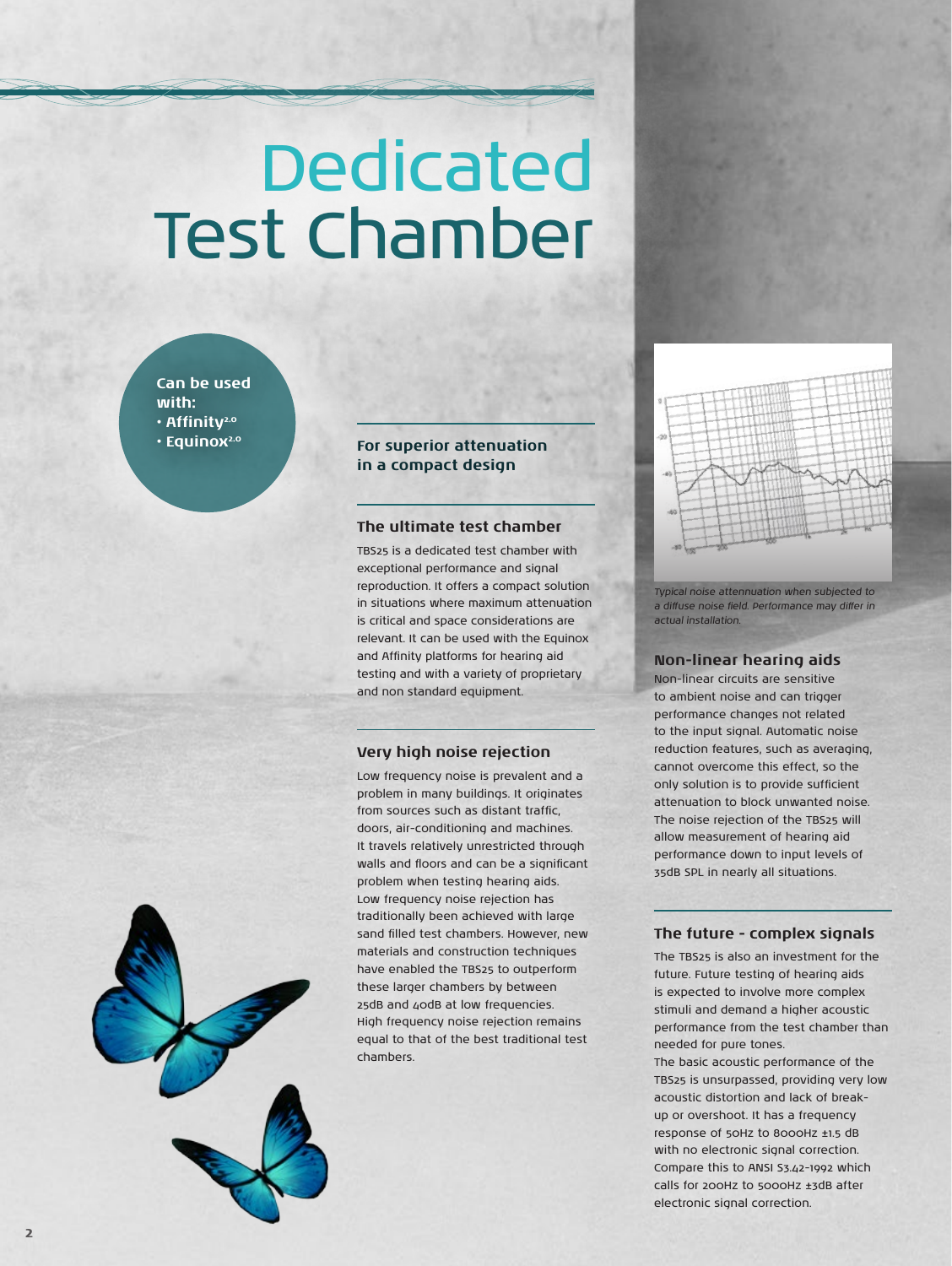# **Gas-spring lid**

The closing mechanism on the heavy test chamber lid ensures easy operation without affecting acoustic performance. Two gas springs cushion movement during the single movement of the handle.

# **Maintenance**

Parts of the test chamber that encounter extensive wear (eg. the test bed) can be replaced via service kits.

#### **Other features**

- NOAH link compatibility
- 

# **For superior attenuation in a compact design**

## • Dynamic range 35dB -110dB **• Very high noise rejection**

- **• Non-linear hearing aids**
- **• Directional microphones**

#### **Easy to use**

Great care has been taken to make the unit as easy to handle as possible without jeopardizing acoustic performance. The compact size and table-top design make it easy to place and use. Internal cable routing eliminates the need for awkward external cables between coupler and reference microphones and the analyzer. A special sound proof passage is provided for any situations that may require external cables.

#### **Directional microphones**

The TBS25 approximates free field conditions above 500Hz and has the speaker in the same vertical plane as the hearing aid. This facilitates testing of directional microphones.

# **Telecoils**

A built-in loop is provided for testing telecoil function.

## **Battery current**

Battery eliminators can be connected inside the TBS25 to measure battery current.

#### **Electrical signals**

Two auxiliary inputs are available to connect a hearing aid to electrical signal sources such as an electronic programming system. Most remote electromagnetic controls for the hearing aid will still function while the aid is in the test chamber.